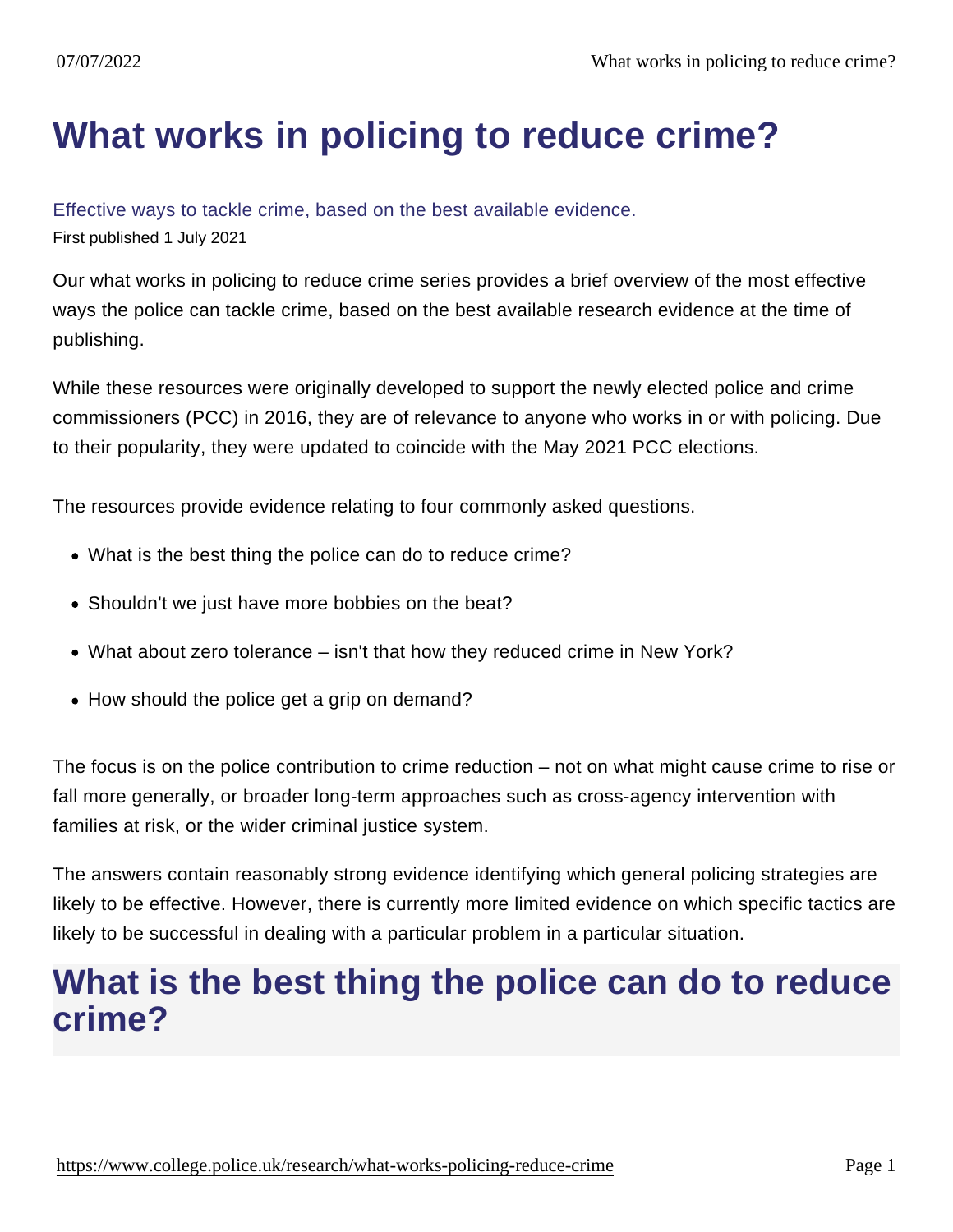Crime is highly concentrated – the evidence shows that most of it is associated with a small proportion of places, victims and offenders. This has important potential implications for the targeting of police resources.

• [Find out more about how resources can be targeted](https://www.college.police.uk/research/what-works-policing-reduce-crime/people-and-places)

Focusing action on crime and anti-social behaviour hot spots, repeat victims and prolific or high volume offenders is an effective way to allocate resources for crime reduction. Understanding what is causing high volume offending or problems in hot spots and coming up with specific solutions – often in partnership with others – allows the police to drive down crime.

[Read the latest evidence on targeted approaches to crime and disorder reduction](https://www.college.police.uk/research/what-works-policing-reduce-crime/targeted-approaches)

As well as preventing crime and deterring offenders, the way the police treat individuals and communities day to day in any encounter (and historically over time) can also make a difference to crime.

The police can encourage people to co-operate with them and not break the law by:

- treating people equally
- making decisions fairly and explaining those decisions
- being respectful
- [Find out about what stops people offending](https://www.college.police.uk/research/what-works-policing-reduce-crime/what-stops-people-offending)

In summary, the best thing that police can do to reduce crime is to target resources based on analysis of the problem and ensure the fair treatment of all those they have contact with.

# Shouldn't we just have more bobbies on the beat?

Just having more people or responding more quickly to calls from the public (unless the suspect is on the scene) does not necessarily reduce crime or reassure people.

Patrolling on foot can reduce crime where it is targeted in crime hot spots. It also reassures the public when it sends out a signal that the police are taking action.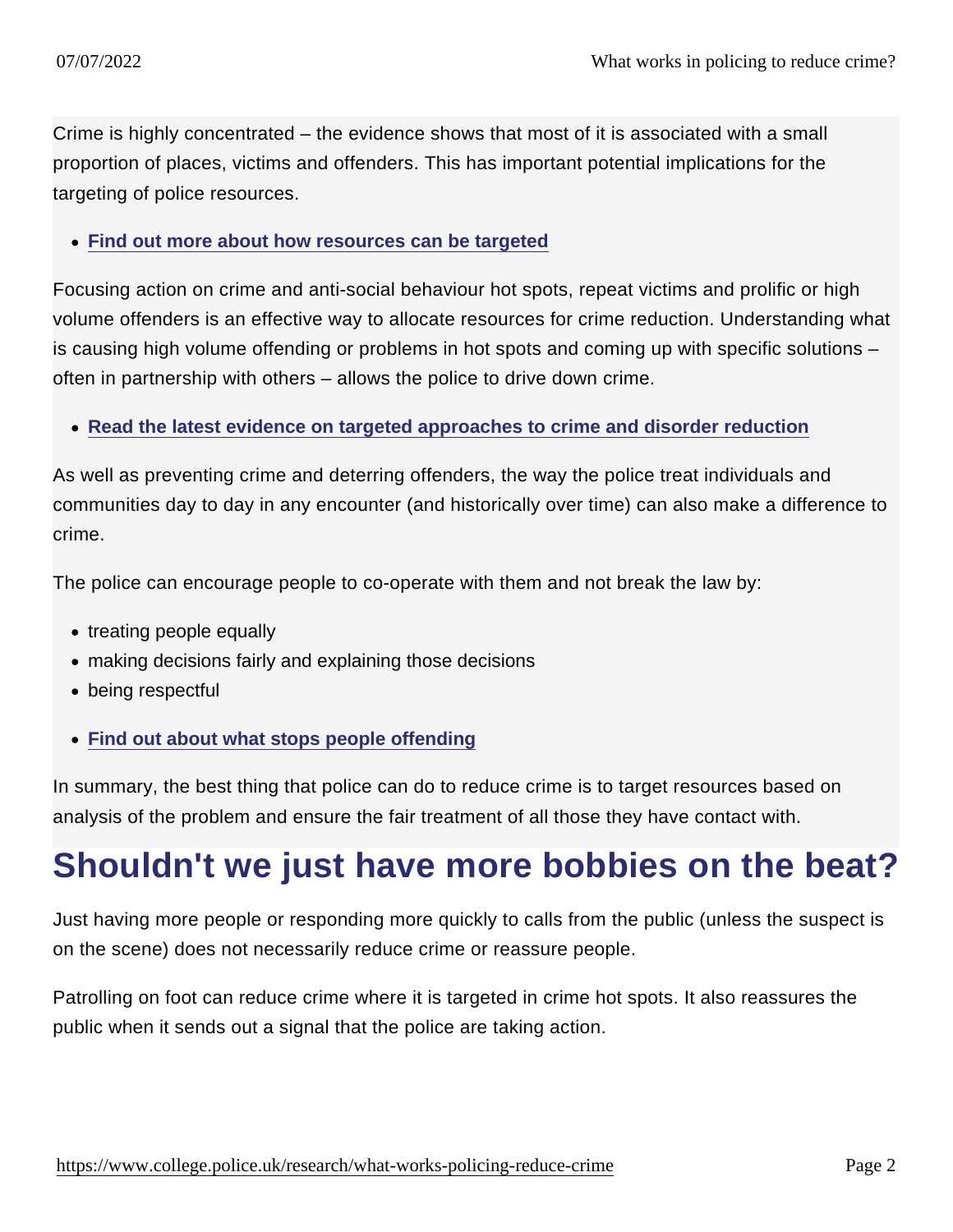To cut crime and reassure the public, careful analysis is needed to make sure officers and staff are doing the right things (including patrol) at the right times and in the right places. The police also need to make sure they find out what matters to the public and why, and tackle these problems.

- [The impact of police numbers on crime rates](https://www.college.police.uk/research/what-works-policing-reduce-crime/police-numbers)
- [The effectiveness of visible police patrol?](https://www.college.police.uk/research/what-works-policing-reduce-crime/visible-police-patrol)

### What about zero tolerance – isn't that how they reduced crime in New York?

Crime came down in New York City during the 1990s by more than in other US cities. Unlike in those other cities, rates of imprisonment did not increase. The reasons for the decline aren't certain but police activity is thought to have played a part.

The New York police chief at the time has said that zero tolerance (blanket enforcement of all laws without targeting) does not describe what happened – community policing and an organisational focus on crime reduction and quality of life issues were key.

Regular performance meetings – called Compstat – were believed to have helped encourage problem-solving as well as a focus on crime hot spots.

- [Zero-tolerance policing](https://www.college.police.uk/research/what-works-policing-reduce-crime/zero-tolerance)
- [CompStat](https://www.college.police.uk/research/what-works-policing-reduce-crime/compstat)

# How should the police get a grip on demand?

To get to grips with longer-term problems and deliver sustained reduction in demand, the police need to take a range of issues into account.

When planning how to reduce demand, the police need to consider:

- patterns and long-term trends (for example, how areas compare to other similar areas)
- whether and how the police currently respond
- what resources are involved in that response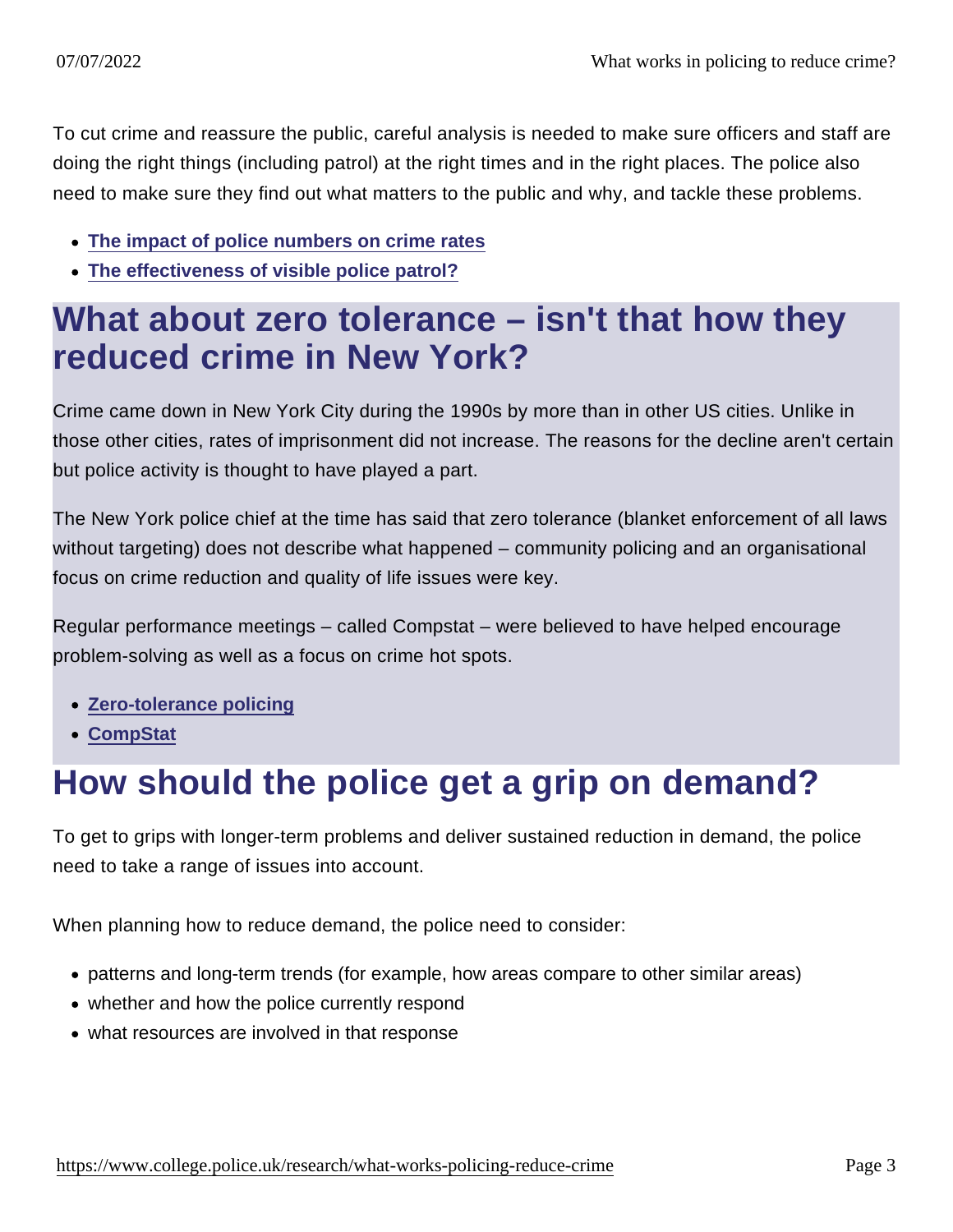When there is an increase in demand, further analysis is needed to determine whether it is the start of a new trend that the police or someone else should target, or a temporary spike that is unlikely to be affected by police action (for example, because it is due to an unexpected change in the weather).

Going beyond the raw numbers, it will be important for the police to prioritise incidents that cause the most harm, and identify and respond to any unmet needs (such as people at risk who do not come to the attention of the police).

Care will also be required to ensure that efforts to reduce demand do not have any unintended adverse consequences (for example, the public not reporting incidents to the police, or the police not recording them appropriately).

A range of data and information can be analysed to develop a detailed understanding of police demand (such as who it affects, what generates it and why, and where and when it is concentrated). Alongside police-recorded crime and intelligence, sources might include victim surveys and talking to local communities.

Analysis of these data sources can help the police and their partners to decide who is best placed to respond to a problem, and what is the best thing they can do to tackle its root causes.

A problem-solving approach is more likely to deliver sustained reductions in demand than a shortterm increase in police activity on its own (Hinkle and others, 2020; Taylor and others, 2011).

Read more about demand management in these College resources.

- [Demand management](https://whatworks.college.police.uk/Partnerships/Knowledge-Fund/PKF_catalogue/Pages/Demand-management.aspx)
- [National decision model](https://www.app.college.police.uk/app-content/national-decision-model/)
- [Solving problems](https://www.college.police.uk/guidance/neighbourhood-policing/solving-problems)

The following external resources may also prove useful (available online or through the [National](https://www.college.police.uk/library) [Police Library](https://www.college.police.uk/library) ).